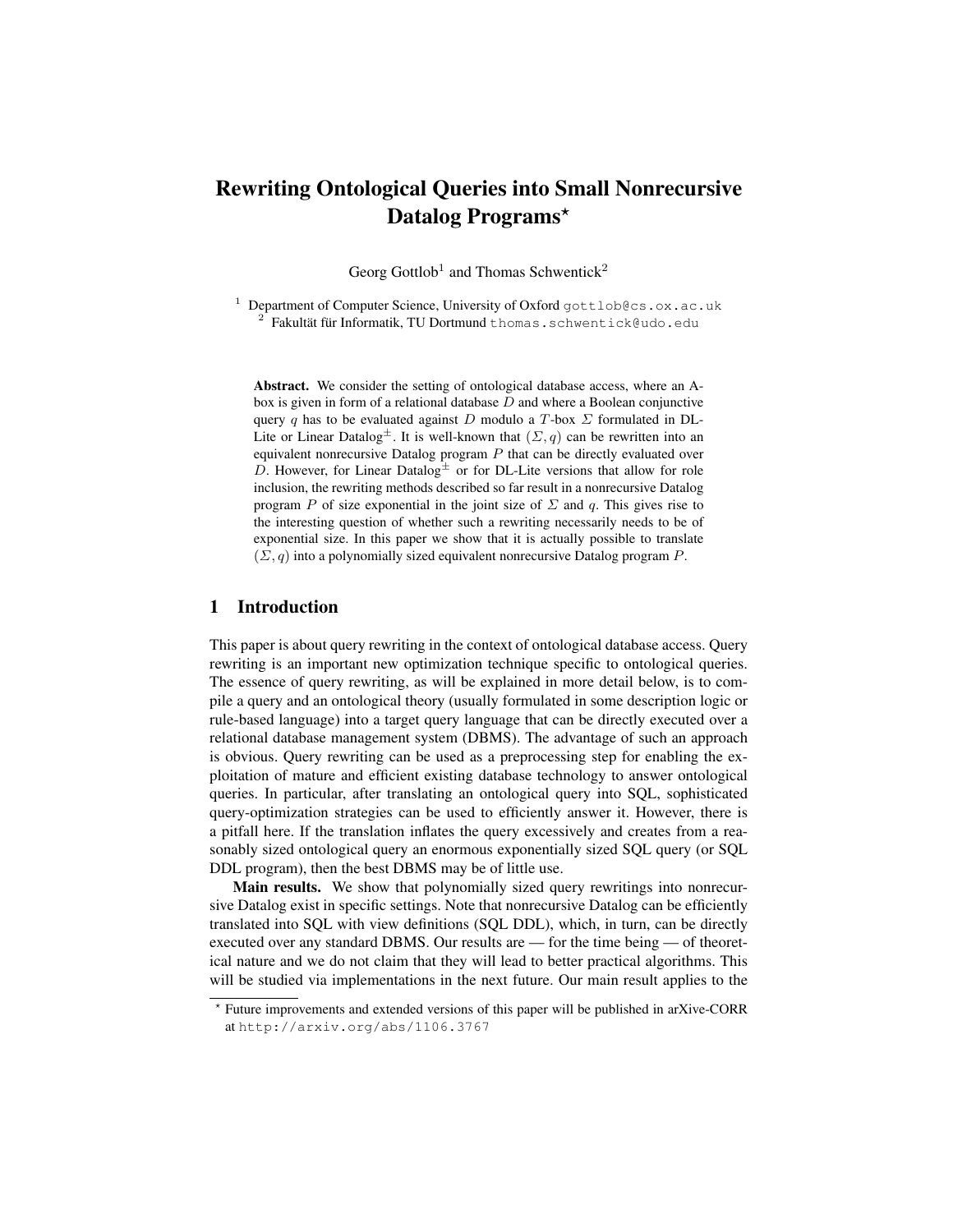setting where ontological constraints are formulated in terms of *tuple-generating dependencies (tgds)*, and we make heavy use of the well-known *chase* procedure [17, 14]. For definitions, see Section 2. The result after chasing a tgd set  $\Sigma$  over a database D is denoted by  $chase(D, \Sigma)$ .

Consider a set  $\Sigma$  of tgds and a database D over a joint signature R. Let q be a Boolean conjunctive query (BCQ) issued against  $(D, \Sigma)$ . We would like to transform q into a nonrecursive Datalog query P such that  $(D, \Sigma) \models q$  iff  $D \models P$ . We assume here that P has a special propositional goal goal, and  $D \models P$  means that goal is derivable from  $P$  when evaluated over  $D$ . Let us define an important property of classes of tgds.

Definition 1. Polynomial witness property (PWP). *The PWP holds for a class* C *of tgds if there exists a polynomial* γ *such that, for every finite set* Σ ⊆ C *of tgds and each BCQ* q, the following holds: for each database D, whenever  $(D, \Sigma) \models q$ , then there is *a sequence of at most*  $\gamma(|\Sigma|, |q|)$  *chase steps whose atoms already entail q.* 

Our main technical result, which is more formally stated in Section 3, is as follows. Theorem 1. *Let* Σ *be a set of tgds from a class* C *enjoying the PWP. Then each BCQ* q *can be rewritten in polynomial time into a nonrecursive Datalog program* P *of size polynomial in the joint size of q and*  $\Sigma$ , *such that for every database*  $D$ ,  $(D, \Sigma) \models q$  *if and only if*  $D \models P$ *. Moreover, the arity of* P *is* max $(a+2, 9)$ *, where a is the maximum arity of any predicate symbol occurring in* Σ*, in case a sufficiently large linear order can be accessed in the database, or otherwise by*  $O(\max(a + 2, 9) \cdot \log m)$ *, where* m *is the joint size of q and*  $\Sigma$ *.* 

Other Results. From this result, and from already established facts, a good number of further rewritabliity results for other formalisms can be derived. In particular, we can show that conjunctive queries based on other classes of tgds or description logics can be efficiently translated into nonrecursive Datalog. Among these formalisms are: linear tgds, originally defined in [5] and equivalent to inclusion dependencies, various major versions of the well-known description logic DL-Lite [9, 20], and sticky tgds [8] as well as sticky-join tgds [6, 7]. For space reasons, we will just give an overview and very short explanations of how each of these rewritability results follows from our main theorem.

Structure of the Paper. The rest of the paper is structured as follows. In Section 2 we state a few preliminaries and simplifying assumptions. In Section 3, we explain the idea of the proof of the main result. Section 4, contains the other results following from the main result. A brief overview of related work concludes the paper in Section 5.

### 2 Preliminaries and Assumptions

We assume the reader to be familiar with the terminology of relational databases and the concepts of *conjunctive query (CQ)* and *Boolean conjunctive query (BCQ)*. For simplicity, we restrict our attention to Boolean conjunctive queries  $q$ . However, our results can easily be reformulated for queries with output, see the extended version of this paper [13]).

Given a relational schema R, a *tuple-generating dependency (tgd)* σ is a first-order formula of the form  $\forall X \forall Y \Phi(X, Y) \rightarrow \exists Z \Psi(X, Z)$ , where  $\Phi(X, Y)$  and  $\Psi(X, Z)$ are conjunctions of atoms over R, called the *body* and the *head* of  $\sigma$ , denoted  $body(\sigma)$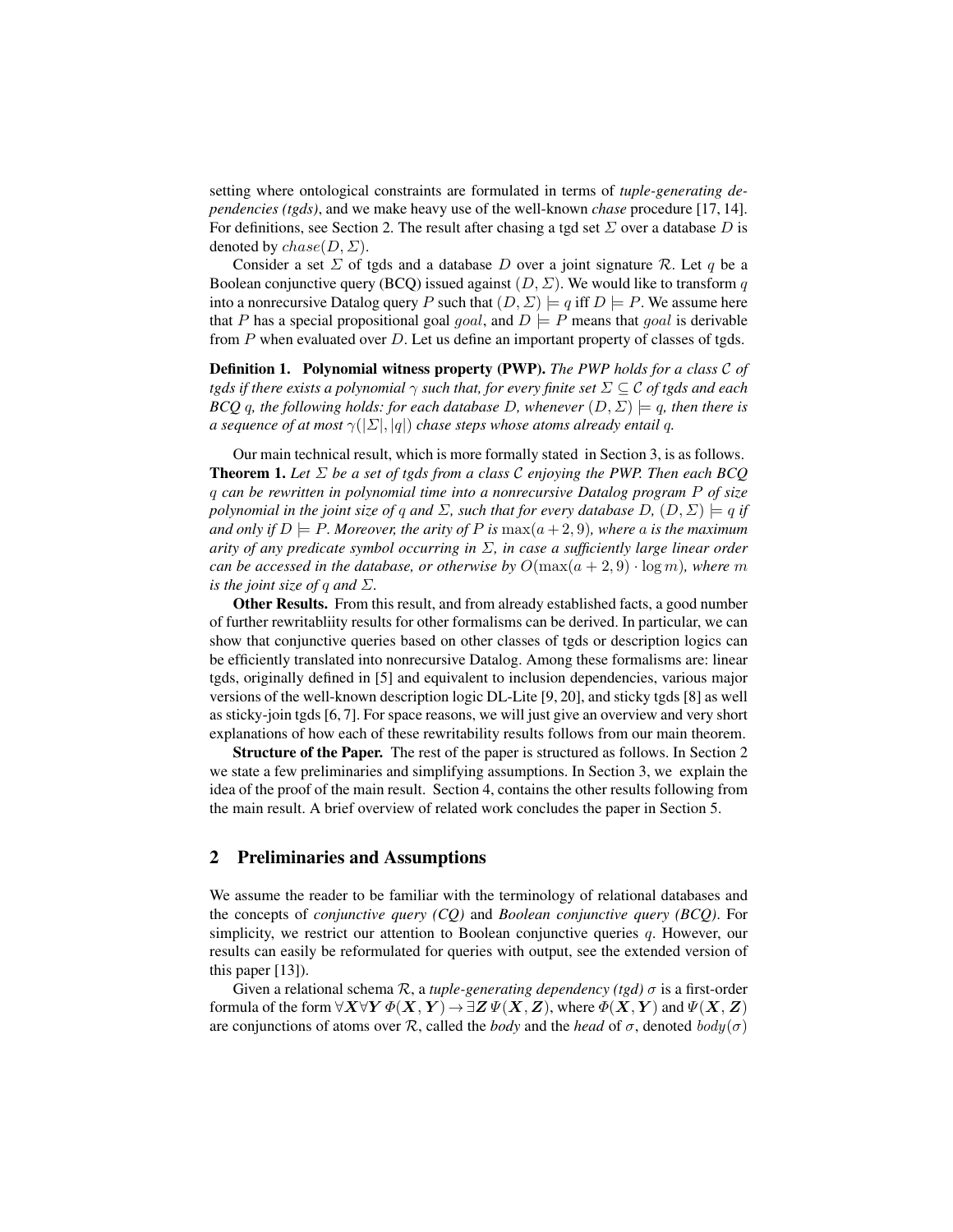and  $head(\sigma)$ , respectively. We usually omit the universal quantifiers in tgds. Such  $\sigma$  is satisfied in a database D for  $R$  iff, whenever there exists a homomorphism h that maps the atoms of  $\Phi(X, Y)$  to atoms of D, there exists an extension h' of h that maps the atoms of  $\Psi(X, Z)$  to atoms of D. All sets of tgds are finite here. We assume in the rest of the paper that every tgd has exactly one atom and at most one existentially quantified variable in its head. A set of tgds is in *normal form* if the head of each tgd consists of a single atom. It was shown in [4, Lemma 10] that every set  $\Sigma$  of TGDs can be transformed into a set  $\Sigma'$  in normal form of size at most quadratic in  $|\Sigma|$ , such that  $\Sigma$ and  $\Sigma'$  are equivalent with respect to query answering. The normal form transformation shown in [4] can be achieved in logarithmic space. It is, moreover, easy to see that this very simple transformation preserves the polynomial witness property.

For a database D for R, and a set of tgds  $\Sigma$  on R, the set of *models* of D and  $\Sigma$ , denoted  $mods(D, \Sigma)$ , is the set of all (possibly infinite) databases B such that (i)  $D \subseteq B$ and (ii) every  $\sigma \in \Sigma$  is satisfied in B. The set of *answers* for a CQ q to D and  $\Sigma$ , denoted ans $(q, D, \Sigma)$ , is the set of all tuples <u>a</u> such that  $a \in q(B)$  for all  $B \in mods(D, \Sigma)$ . The *answer* for a BCQ q to D and  $\Sigma$  is yes iff the empty tuple is in ans $(q, D, \Sigma)$ , also denoted as  $D \cup \Sigma \models q$ .

Note that, in general, query answering under tgds is undecidable [2], even when the schema and tgds are fixed [4]. Query answering is, however, decidable for interesting classes of tgds, among which are those considered in the present paper.

The *chase* procedure [17, 14] uses the following *oblivious* chase rule.

TGD CHASE RULE. Consider a database D for a relational schema  $\mathcal{R}$ , and a tgd  $\sigma$ on R of the form  $\Phi(X, Y) \to \exists Z \Psi(X, Z)$ . Then,  $\sigma$  is *applicable* to D if there exists a homomorphism h that maps the atoms of  $\Phi(X, Y)$  to atoms of D. Let  $\sigma$  be applicable to D, and  $h_1$  be a homomorphism that extends h as follows: for each  $X_i \in$  $X, h_1(X_i) = h(X_i)$ ; for each  $Z_j \in \mathbb{Z}$ ,  $h_1(Z_j) = z_j$ , where  $z_j$  is a fresh null value (i.e., a Skolem constant) different from all nulls already introduced. The *application of*  $\sigma$  on D adds to D the atom  $h_1(\Psi(\mathbf{X}, \mathbf{Z}))$  if not already in D (which is possible when Z is empty).

The chase algorithm for a database D and a set of tgds  $\Sigma$  consists of an exhaustive application of the tgd chase rule in a breadth-first (level-saturating) fashion, which leads as result to a (possibly infinite) chase for D and  $\Sigma$ . Each atom from the database D is assigned a *derivation level*. Atoms in D have derivation level 0. If an atom has not already derivation level  $\leq i$  but can be obtained by a single application of a tgd via the chase rule from atoms having derivation level  $\leq i$ , then its derivation level is  $i + 1$ . The set of all atoms of derivation level  $\leq k$  is denoted by *chase*<sup>k</sup> $(D, \Sigma)$ . The *chase* of D relative to  $\Sigma$ , denoted  $chase(D, \Sigma)$ , is then the limit of  $chase^{k}(D, \Sigma)$  for  $k \to \infty$ .

The (possibly infinite) chase relative to tgds is a *universal model*, i.e., there exists a homomorphism from  $chase(D, \Sigma)$  onto every  $B \in mods(D, \Sigma)$  [11, 4]. This result implies that BCQs q over D and  $\Sigma$  can be evaluated on the chase for D and  $\Sigma$ , i.e.,  $D \cup \Sigma \models q$  is equivalent to  $chase(D, \Sigma) \models q$ .

A *chase sequence* of length n based on D and  $\Sigma$  is a sequence of n atoms such that each atom is either from D or can be derived via a single application of some rule in  $\Sigma$ from previous atoms in the sequence. If S is such a chase sequence and  $q$  a conjunctive query, we write  $S \models q$  if there is a homomorphism from q to the set of atoms of S.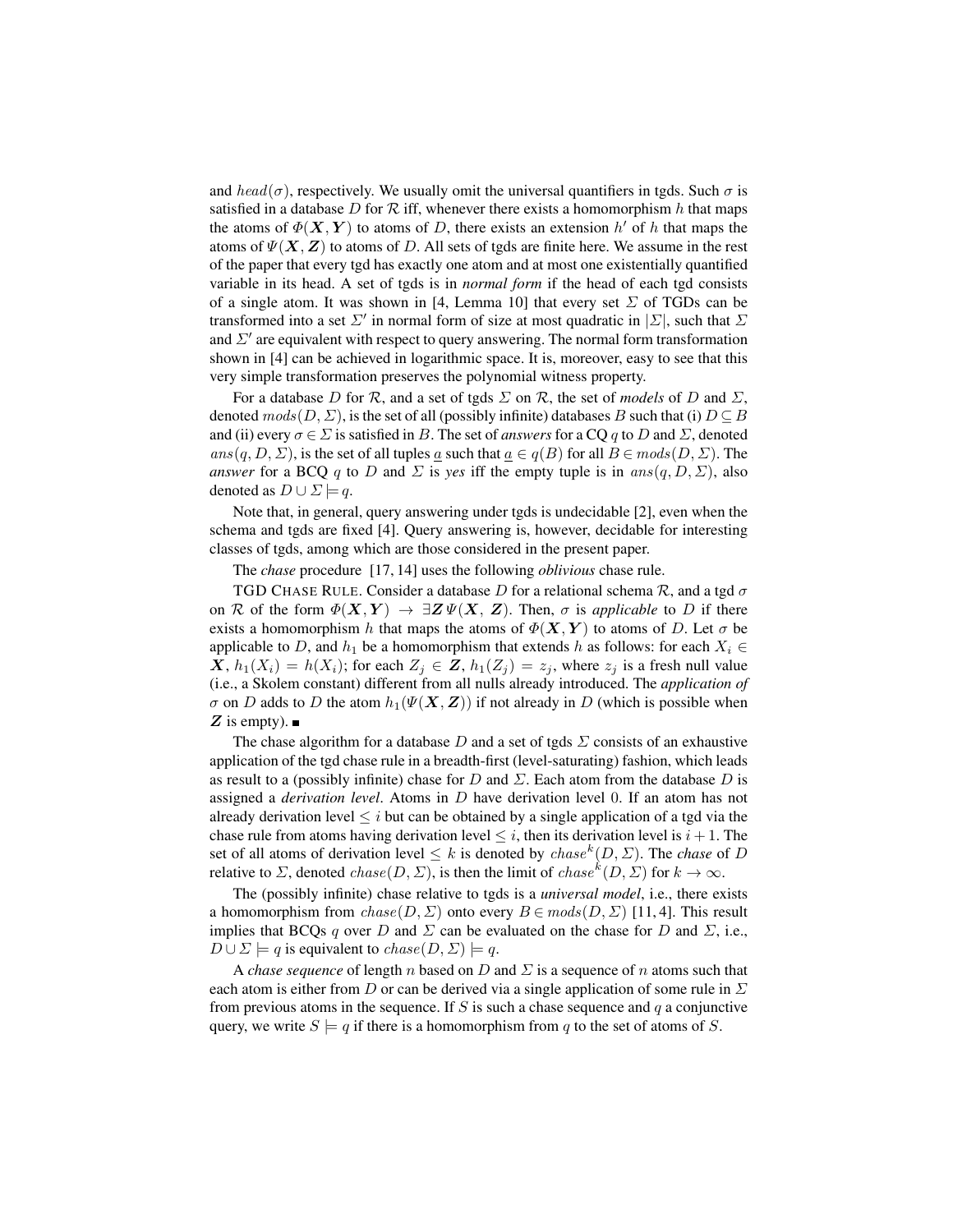We assume that every database has two constants, 0 and 1, that are available via the unary predicates Zero and One, respectively. Moreover, each database has a binary predicate Neq such that  $Neq(a, b)$  is true precisely if a and b are distinct values.

We finally define N*-numerical databases*. Let D be a database whose domain does not contain any natural numbers. We define  $D<sub>N</sub>$  as the extension of D by adding the natural numbers  $0, 1, \ldots, N$  to its domain, a unary relation Num that contains exactly the numbers  $1, \ldots, N$ , binary order relations  $Succ$  and  $\lt$  on  $0, 1, \ldots, N$ , expressing the natural successor and "<" orders on N, respectively.<sup>3</sup> We refer to  $D<sub>N</sub>$  as the N-*numerical extension* of D, and, a so extended database as N*-numerical database*. We denote the total domain of a numerical database  $D_N$  by dom $_N(D)$  and the nonnumerical domain (still) by  $dom(D)$ . Standard databases can always be considered to be N-numerical, for some large N by the standard type *integer*, with the < predicate (and even arithmetic operations). A number  $maxint$  corresponding to N can be defined.

## 3 Main Result

Our main result is more formally stated as follows:

Theorem 1. *Let* C *be a class of tgds in normal form, enjoying the polynomial witness property and let* γ *be the polynomial bounding the number of chase steps (with*  $\gamma(n_1, n_2) \geq \max(n_1, n_2)$ , for all naturals  $n_1, n_2$ ). For each set  $\Sigma \subseteq C$  of tgds and *each Boolean CQ* q*, one can compute in polynomial time a nonrecursive Datalog program* P *of polynomial size in* |Σ| *and* |q|*, such that, for every database* D *it holds*  $D, \Sigma \models q$  *if and only if*  $D \models P$ *. Furthermore:* 

- *(a)* For N-numerical databases D, where  $N > \gamma(|\Sigma|, |q|)$ , the arity of P is max(a + 2, 9), where a is the maximum arity of any predicate symbol occurring in  $\Sigma$ ;
- *(b) otherwise (for non-numerical databases), the arity of* P *is*  $\mathcal{O}(\max(a + 2, 9))$  $\log \gamma(|\Sigma|, |q|)$ *), where a is as above.*

We note that N is polynomially bounded in  $|\Sigma|$  and  $|q|$  by the polynomial  $\gamma$  that only depends on  $C$ . The rest of this section explains the basic ideas of the proof of this result. A more detailed proof is given in [13].

High-level idea of the proof. We first describe the high level idea of the construction of the Datalog program  $P$ . It checks whether there is a chase sequence  $S = t_1, \ldots, t_N$  with respect to D and  $\Sigma$  and a homomorphism h from q to (the set of atoms of) S. To this end, P consists of one large rule  $r_{\text{goal}}$  of polynomial size in N and some shorter rules that define auxiliary relations and will be explained below.

The aim of  $r_{\text{goal}}$  is to guess the chase sequence S and the homomorphism q at the same time. We recall that N does not depend on the size of D but only on  $|\Sigma|$  and |q| and thus  $r_{\text{goal}}$  can well be as long as the chase sequence and q together. One of the advantages of this approach is that we only have to deal with those null values that are actually relevant for answering the query. Thus, at most  $N$  null values need to be represented.

 $3$  Of course, if dom(D) already contains some natural numbers we can add a fresh copy of  $\{0, 1, \ldots, N\}$  instead.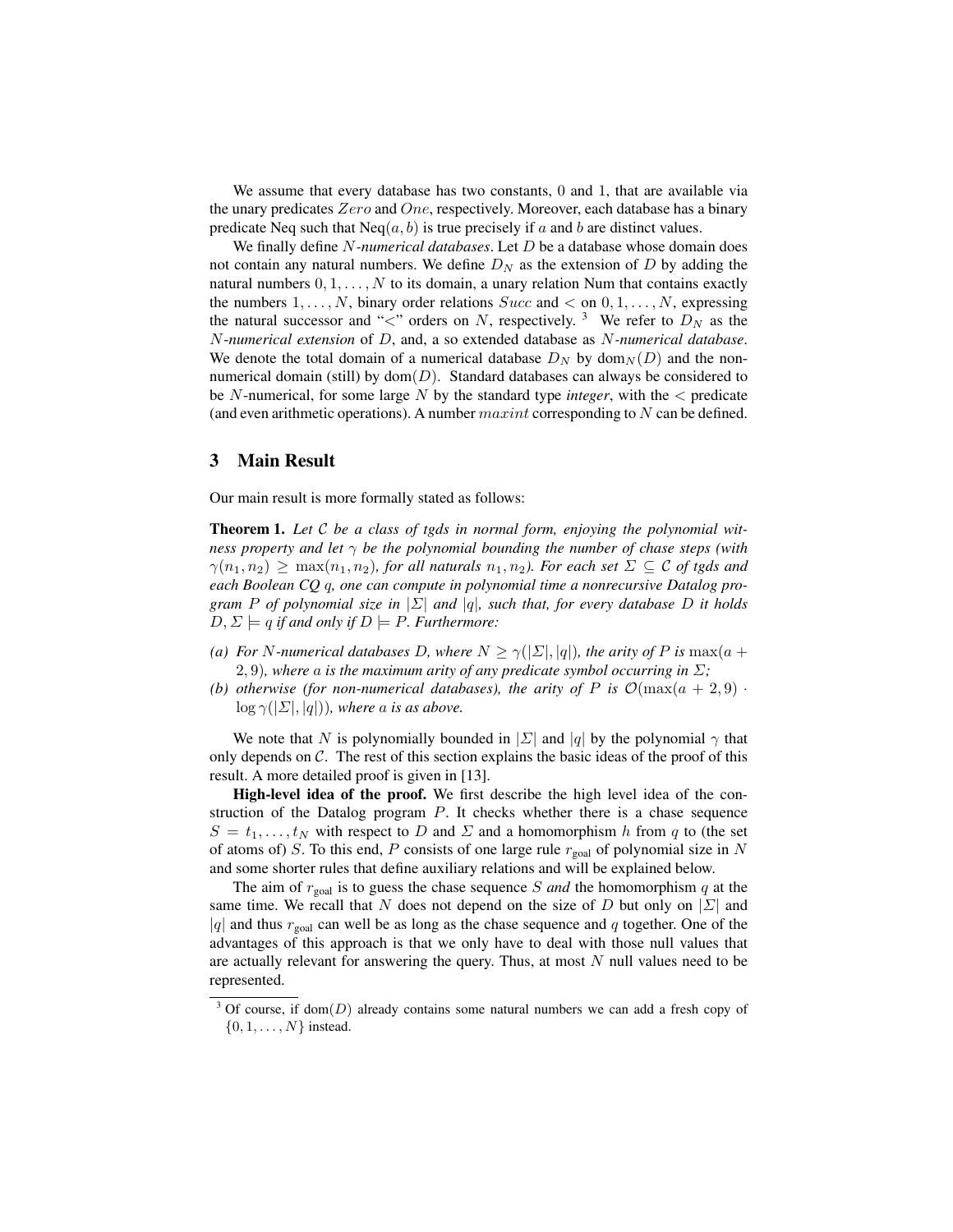One might try to obtain  $r_{\text{goal}}$  by just taking one atom  $A_i$  for each tuple  $t_i$  of S and one atom for each atom of  $q$  and somehow test that they are consistent. However, it is not clear how consistency could possibly be checked in a purely conjunctive fashion.<sup>4</sup> There are two ways in which disjunctive reasoning is needed. First, it is not a priori clear on which previous tuples, tuple  $t_i$  will depend. Second, it is not a priori clear to which tuples of  $S$  the atoms of  $q$  can be mapped.

To overcome these challenges we use the following basic ideas.

- (1) We represent the tuples of  $S$  (and the required tuples of  $D$ ) in a symbolic fashion, utilizing the numerical domain.
- (2) We let  $P$  compute auxiliary predicates that allow us to express disjunctive relationships between the tuples in S.

*Example 1*. We illustrate the proof idea with a very simple running example, shown in Figure 1.



Fig. 1. Simple example with (a) a set  $\Sigma$  of tgds, (b) a query q and (c) a database D.

A possible chase sequence in this example is shown in Figure 2(a). The mapping  $X \mapsto a$ and  $Y \mapsto g$ , maps  $R_5(X, Y)$  to  $t_5$  and  $R_3(Y, X)$  to  $t_6$ , thus satisfying q.

| (a)                            |                                |                 |                |                 | $\frac{i}{r_i}$ $\frac{1}{r_i}$ $\frac{1}{r_i}$ $\frac{1}{x_{i1}}$ $\frac{1}{x_{i2}}$ $\frac{1}{x_{i3}}$ $\frac{1}{s_i}$ $\frac{1}{c_{i1}}$ $\frac{1}{c_{i2}}$ |                  |                  |   |                               |                |
|--------------------------------|--------------------------------|-----------------|----------------|-----------------|----------------------------------------------------------------------------------------------------------------------------------------------------------------|------------------|------------------|---|-------------------------------|----------------|
| $- t_1: R_1(a, b)$             | $- t_1: R_1(a, b, a)$          |                 |                |                 | $\boldsymbol{a}$                                                                                                                                               | $\boldsymbol{b}$ | $\boldsymbol{a}$ |   | $0+0$                         | $\overline{0}$ |
| $- t_2: R_4(a, b, \perp_2)$    | $- t_2: R_4(a, b, \perp_2)$    | $ 2\rangle$     |                | 4 1             | $\alpha$                                                                                                                                                       | $\bm{b}$         | 2  1  1  1       |   |                               |                |
| $- t_3: R_2(e,g)$              | $- t_3: R_2(e, q, e)$          | $(c)$  3  2   0 |                |                 | $\epsilon$                                                                                                                                                     | $\mathfrak{g}$   | $\epsilon$       |   | 0 <sup>1</sup>                |                |
| $- t_4$ : $R_4(\perp_4, e, g)$ | $- t_4$ : $R_4(\perp_4, e, g)$ |                 |                | 4 4 1           | 4                                                                                                                                                              | $\epsilon$       | $\overline{g}$   |   | $\lfloor 2 \rfloor 3 \rfloor$ |                |
| $- t_5$ : $R_5(a,q)$           | $- t_5: R_5(a, g, a)$          | 5               | 5 <sup>1</sup> | $\vert 1 \vert$ | $\boldsymbol{a}$                                                                                                                                               | g                | $\boldsymbol{a}$ | 4 | $\overline{2}$                | 4              |
| $- t_6: R_3(g,a)$              | $- t_6: R_3(g, a, g)$          |                 |                |                 | 6 3 0 g                                                                                                                                                        | $\boldsymbol{a}$ | $\mathfrak{g}$   |   | 0 <sub>0</sub>                |                |

Fig. 2. (a) Example chase sequence, (b) its extension and (c) its encoding.  $t_2$  is obtained by applying  $\sigma_1$  to  $t_1$ . Likewise  $t_4$  and  $t_5$  are obtained by applying  $\sigma_2$  to  $t_3$  and  $\sigma_4$  to  $t_2$  and  $t_4$ , respectively.

Notation and conventions. Let C be a class of tgds enjoying the PWP, let  $\Sigma$  be a set of tgds from C, and let q be a BCQ. Let  $R_1, \ldots, R_m$  be the predicate symbols occurring in  $\Sigma$  or in q. We denote the number of tgds in  $\Sigma$  by  $\ell$ .

<sup>&</sup>lt;sup>4</sup> Furthermore, of course, there are no relations to which the atoms  $A_i$  could possible be matched.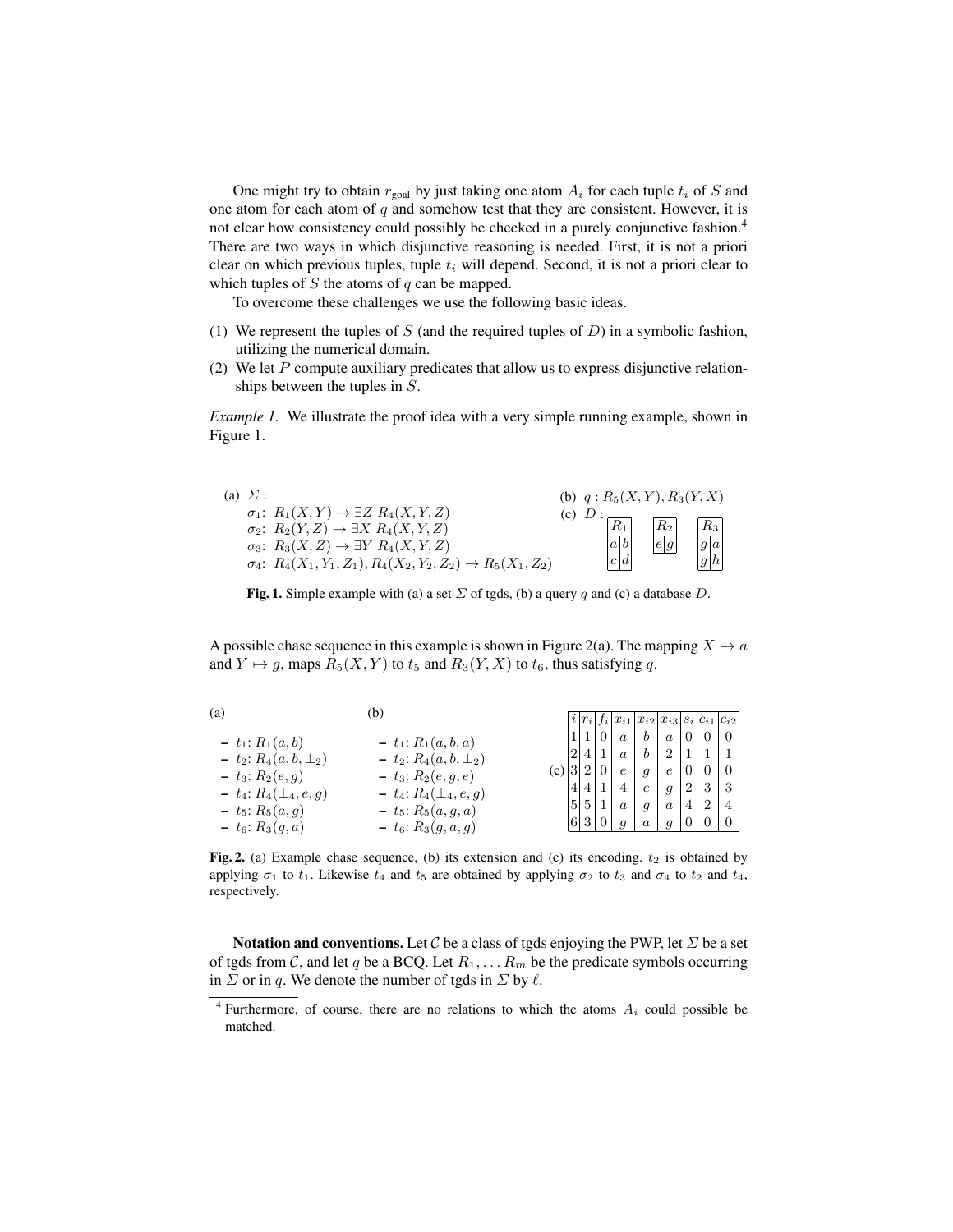Let  $N := \gamma(|\Sigma|, |q|)$  where  $\gamma$  is as in Definition 1, thus N is polynomial in  $|\Sigma|$  and |q|. By definition of N, if  $(D, \Sigma) \models q$ , then q can be witnessed by a chase sequence  $\Gamma$  of length  $\leq N$ . Our assumption that  $\gamma(n_1, n_2) \geq \max(n_1, n_2)$ , for every  $n_1, n_2$ , guarantees that N is larger than (i) the number of predicate symbols occurring in  $\Sigma$ , (ii) the cardinality |q| of the query, and (iii) the number of rules in  $\Sigma$ .

For the sake of a simpler presentation, we assume that all relations in  $\Sigma$  have the same arity  $\alpha$  and all rules use the same number k of tuples in their body. The latter can be easily achieved by repeating tuples, the former by filling up shorter tuples by repeating the first tuple entry. Furthermore, we only consider chase sequences of length N. Shorter sequences can be extended by adding tuples from D.

*Example 2.* Example 1 thus translates as illustrated in Figure 3. The (extended) chase sequence is shown in Figure 2 (b). The query q is now satisfied by the mapping  $X \mapsto a$ ,  $Y \mapsto q$ ,  $U \mapsto q$ ,  $V \mapsto a$ , thus mapping  $R_5(X, Y, X)$  to  $t_5$  and  $R_3(Y, X, Y)$  to  $t_6$ .



Fig. 3. Modified example with (a) a set  $\Sigma$  of tgds, (b) a query q and (c) a database D.

Proof idea (continued). On an abstract level, the atoms that make up the final rule  $r_{\text{goal}}$  of P can be divided into three groups serving three different purposes. That is,  $r_{\text{goal}}$ can be considered as a conjunction  $r_{\text{tuples}} \wedge r_{\text{chase}} \wedge r_{\text{query}}$ . Each group is "supported" by a sub-program of P that defines relations that are used in  $r_{\text{goal}}$ , and we refer to these three subprograms as  $P_{\text{tuples}}$ ,  $P_{\text{chase}}$  and  $P_{\text{query}}$ , respectively.

- The purpose of  $r_{\text{tuples}}$  is basically to lay the ground for the other two. It consists of N atoms that allow to guess the symbolic encoding of a sequence  $S = t_1, \ldots, t_N$ .
- The atoms of  $r_{\text{chase}}$  are designed to verify that S is an actual chase sequence with respect to D.
- Finally,  $r_{query}$  checks that there is a homomorphism from q to  $S$ .

 $P_{\text{tuples}}$  and  $r_{\text{tuples}}$ . The symbolic representation of the tuples  $t_i$  of the chase sequence S uses numerical values to encode null values, predicate symbols  $R_i$  (by i), tgds  $\sigma_j \in \Sigma$  (by j) and the number of a tuple  $t_i$  in the sequence (that is: *i*).

In particular, the symbolic encoding uses the following numerical parameters.<sup>5</sup>

- $r_i$  to indicate the relation  $R_{r_i}$  to which the tuple belongs;
- $f_i$  to indicate whether  $t_i$  is from  $D(f_i = 0)$  or yielded by the chase ( $f_i = 1$ );

<sup>&</sup>lt;sup>5</sup> We use the names of the parameters as variable names in  $r_{\text{goal}}$  as well.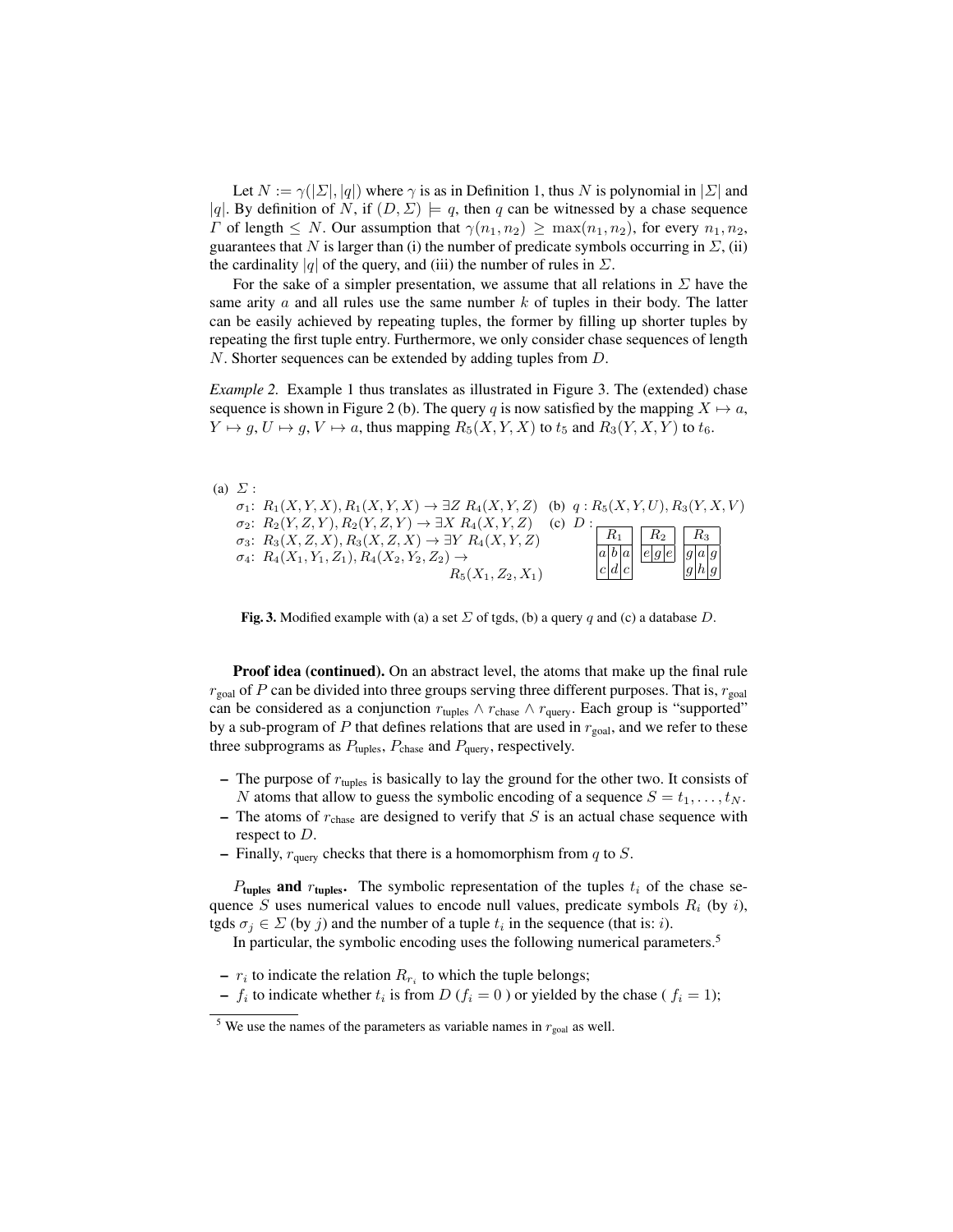– Furthermore,  $x_{i1}, \ldots, x_{ia}$  represent the attribute values of  $t_i$  as follows. If the jth attribute of  $t_i$  is a value from dom $(D)$  then  $x_{ij}$  is intended to be that value, otherwise it is a null represented by a numeric value.

Since each rule of  $\Sigma$  has at most one existential quantifier in its head, at each chase step, at most one new null value can be introduced. Thus, we can unambiguously represent the null value (possibly) introduced in the  $j$ -th step of the chase by the number  $j$ .

The remaining parameters  $s_i$  and  $c_{i1}, \ldots, c_{ik}$  are used to encode information about the tgd and the tuples (atoms) in  $S$  that are used to generate the current tuple. More precisely,  $s_i$  is intended to be the number of the applied tgd  $\sigma_{s_i}$  and  $c_{i1}, \ldots, c_{ik}$  are the tuple numbers of the  $k$  tuples that are used to yield  $t_i$ . In the example, e.g.,  $t_5$  is obtained by applying  $\sigma_4$  to  $t_2$  and  $t_4$ . The encoding of our running example can be found in Figure 2 (c).

We use a new relational symbol T of arity  $a + k + 4$  not present in the schema of D for the representation of the tuples from S. Thus,  $r_{\text{tuples}}$  is just:  $T(1, r_1, f_1, x_{11}, \ldots, x_{1a}, s_1, c_{11}, \ldots, c_{1k}), \ldots,$ 

 $T(N, r_N, f_N, x_{N1}, \ldots, x_{Na}, s_N, c_{N1}, \ldots, c_{Nk}).$ The sub-program  $P_{\text{tuples}}$  is intended to "fill" T with suitable tuples. Basically, T contains all encodings of tuples in  $D$  (with  $f_i = 0$ ) and all syntactically meaningful tuples corresponding to possible chase steps (with  $f_i = 1$ ).

 $P_{\text{chase}}$  and  $r_{\text{chase}}$ . The following kinds of conditions have to be checked to ensure that the tuples "guessed" by  $r_{\text{tuples}}$  constitute a chase sequence.

- (1) For every *i*, the relation  $R_{r_i}$  of a tuple  $t_i$  has to match the head of its rule  $\sigma_{s_i}$ .
- In the example, e.g.,  $r_4$  has to be 4 as the head of  $\sigma_2$  is an  $R_4$ -atom.
- (2) Likewise, for each i and j the relation number of tuple  $t_{c_{ij}}$  has to be the relation number of the *j*-th atom of  $\sigma_{s_i}$ .
	- In the example, e.g.,  $r_2$  must be 4, as  $c_{5,1} = 2$  and the first atom of  $\sigma_{s_5} = \sigma_4$  is an  $R_4$ -atom.
- (3) If the head of  $\sigma_{s_i}$  contains an existentially quantified variable, the new null value is represented by the numerical value i.
	- This is illustrated by  $t_4$  in the example: the first position of the head of rule 2 has an existentially quantified variable and thus  $x_{4,1} = 4$ .
- (4) If a variable occurs at two different positions in  $\sigma_{s_i}$  then the corresponding positions in the tuples used to produce  $t_i$  carry the same value.
- (5) If a variable in the body of  $\sigma_{s_i}$  also occurs in the head of  $\sigma_{s_i}$  then the values of the corresponding positions in the body tuple and in  $t_i$  are equal.
	- $Z_2$  occurs in position 3 of the second atom of the body of  $\sigma_4$  and in position 2 of its head. Therefore,  $x_{4,3}$  and  $x_{5,2}$  have to coincide (where the 4 is determined by  $c_{5,2}$ .

It turns out that all these tests can be done by  $r_{\text{chase}}$ , given some relations that are precomputed by  $P_{\text{chase}}$ . More precisely, we let  $P_{\text{chase}}$  specify a 4-ary predicate If Then $(X_1, X_2, U_1, U_2)$  that is intended to contain all tuples fulfilling the condition: if  $X_1 = X_2$  then  $U_1 = U_2$ . Similar predicates are defined for conditions with two and three conjuncts in the IF-part. Their definition by Datalog rules is straightforward.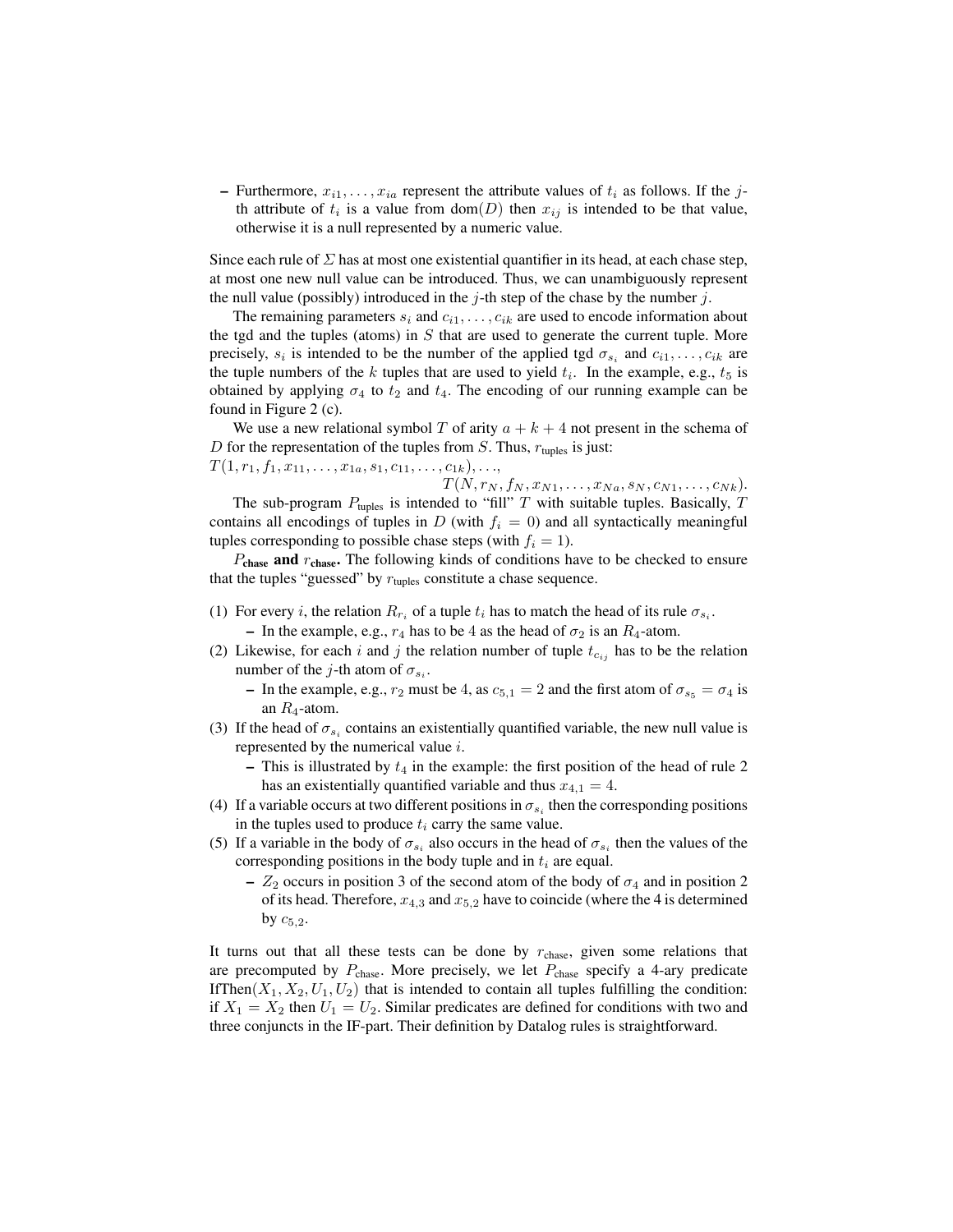$P_{\text{query}}$  and  $r_{\text{query}}$ . Finally, we explain how it can be checked that there is a homomorphism from  $q$  to  $S$ . We explain the issue through the little example query  $R_3(x, y) \wedge R_4(y, z)$ . To evaluate this query,  $r_{query}$  makes use of two additional variables  $q_1$  and  $q_2$ , one for each atom of  $q$ . The intention is that these variables bind to the numbers of the tuples that the atoms are mapped to. We have to make sure two kinds of conditions. First, the tuples need to have the right relation symbol and second, they have to obey value equalities induced by the variables of  $q$  that occur more than once.

The first kind of conditions is checked by adding atoms IfThen $(q_1, i, r_i, 3)$  and If Then  $(q_2, i, r_i, 4)$  to  $r_{query}$ , for every  $i \leq N$ . The second condition is checked similarly. As we do not need any further auxiliary predicates,  $P_{query}$  is empty.

This completes the description of  $P$ . Note that  $P$  is nonrecursive, and has polynomial size in the size of q and  $\Sigma$ . Furthermore, the arity of P is as required. This proves part (a) of Theorem 1.

In order to prove part (b), we must get rid of the numeric domain (except for 0 and 1). This is actually very easy. We just replace each numeric value by a logarithmic number of bits (coded by our 0 and 1 domain elements), and extend the predicate arities accordingly. As a matter of fact, this requires an increase of arity by a factor of  $\log N =$  $\mathcal{O}(\log |q|)$ . This concludes our explanation of the proof ideas underlying Theorem 1.

Remark 1. Note that the evaluation complexity of the Datalog program obtained for case (b) is not significantly higher than the evaluation complexity of the program  $P$ constructed for case (a). For example, in the most relevant case of bounded arities, both programs can be evaluated in NPTIME combined complexity over a database D. In fact, it is well-known that the combined complexity of a Datalog program of bounded arity is in NPTIME (see [10]). But it is easy to see that if we expand the signature of such a program (and of the underlying database) by a logarithmic number of Booleanvalued argument positions (attributes), nothing changes, because the possible values for such vectorized arguments are still of polynomial size. It is just a matter of coding. In a similar way, the data complexity in both cases (a) and (b) is the same (PTIME).

**Remark 2.** It is easy to generalize this result to the setting where q is actually a union of conjunctive queries (UCQ).

# 4 Further Results Derived From the Main Theorem

We wish to mention some interesting consequences of Theorem 1 that follow easily from the above result after combining it with various other known results.

#### 4.1 Linear TGDs

A linear tgd [5] is one that has a single atom in its rule body. The class of linear tgds is a fundamental one in the Datalog<sup> $\pm$ </sup> family. This class contains the class of *inclusion dependencies*. It was already shown in [14] for inclusion dependencies that classes of linear tgds of bounded (predicate) arities enjoy the PWP. That proof carries over to linear tgds.

By Theorem 1, we then conclude: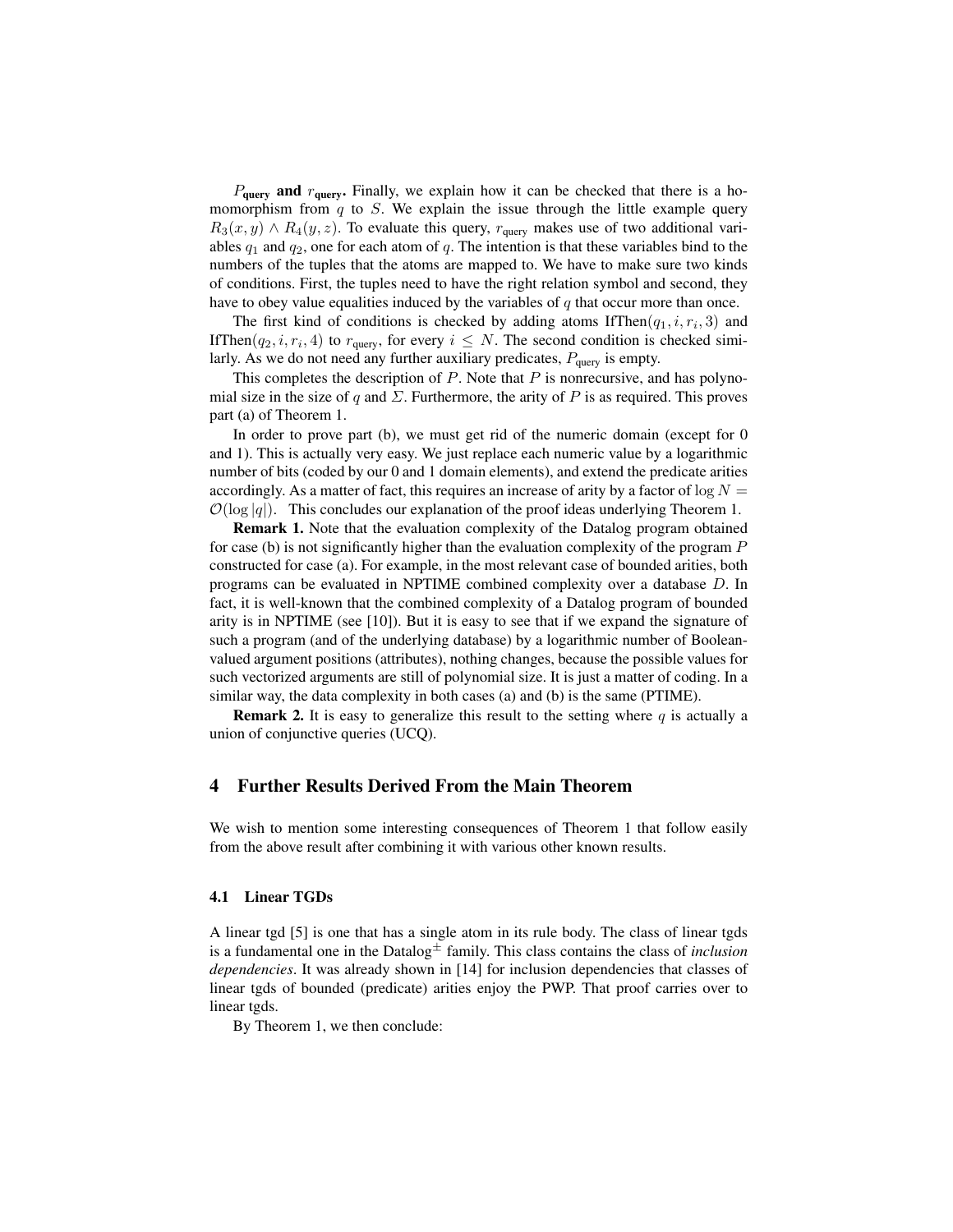Theorem 2. *Conjunctive queries under linear tgds of bounded arity are polynomially rewritable as nonrecursive Datalog programs in the same fashion as for Theorem 1. So are sets of inclusion dependencies of bounded arity.*

#### 4.2 DL-Lite

A pioneering and highly significant contribution towards tractable ontological reasoning was the introduction of the *DL-Lite* family of description logics (DLs) by Calvanese et al. [9, 20]. *DL-Lite* was further studied and developed in [1].

A DL-lite theory (or TBox)  $\Sigma = (\Sigma^-, \Sigma^+)$  consists of a set of negative constraints  $\Sigma^-$  such as key and disjointness constraints, and of a set  $\Sigma^+$  of positive constraints that resemble tgds. As shown in [9], the negative constraints  $\Sigma^-$  can be compiled into a polymomially sized first-order formula (actually a union of conjunctive queries) of the same arity as  $\Sigma^-$  such that for each database and BCQ q,  $(D, \Sigma) \models q$  iff  $D \not\models \Sigma^$ and  $(D, \Sigma^+) \models q$ . In (the full version of) [5] it was shown that for the main DL-Lite variants defined in [9], each  $\Sigma^+$  can be immediately translated into an equivalent set of linear tgds of arity 2. By virtue of this, and the above we obtain the following theorem.

**Theorem 3.** Let q be a CQ and let  $\Sigma = (\Sigma^-, \Sigma^+)$  be a DL-Lite theory expressed in one of the following DL-Lite variants: DL-Lite<sub>*F*, $\Box$ </sub>, DL-Lite<sub>R, $\Box$ </sub>, DL-Lite<sup>+</sup><sub>A, $\Box$ </sub>, DLR-Lite<sub>F, $\sqcap$ </sub>, DLR-Lite<sub>R, $\sqcap$ </sub>, or DLR-Lite $\frac{+}{\mathcal{A}}, \sqcap$ . Then  $\Sigma^+$  can be rewritten into a nonrecursive *Datalog program P such that for each database D*,  $(D, \Sigma^{+}) \models q$  *iff*  $D \models P$ *. Regarding the arities of* P*, the same bounds as in Theorem 1 hold.*

#### 4.3 Sticky and Sticky Join TGDs

Sticky tgds [6] and sticky-join tgds [6] are special classes of tgds that generalize linear tgds but allow for a limited form of join (including as special case the cartesian product). They allow one to express natural ontological relationships not expressible in DLs such as OWL. For space reasons, we do not define these classes here, and refer the reader to [8]. By results of [8], which will also be discussed in detail in a future extended version [13] of the present paper, both classes enjoy the Polynomial Witness Property. By Theorem 1, we thus obtain the following result:

Theorem 4. *Conjunctive queries under sticky tgds and sticky-join tgds over a fixed signature* R *are rewritable into polynomially sized nonrecursive Datalog programs of arity bounded as in Theorem 1.*

# 5 Related Work on Query Rewriting

Several techniques for query-rewriting have been developed. An early algorithm, introduced in [9] and implemented in the QuOnto system<sup>6</sup>, reformulates the given query into a union of CQs (UCQs) by means of a backward-chaining resolution procedure.

<sup>6</sup> http://www.dis.uniroma1.it/ quonto/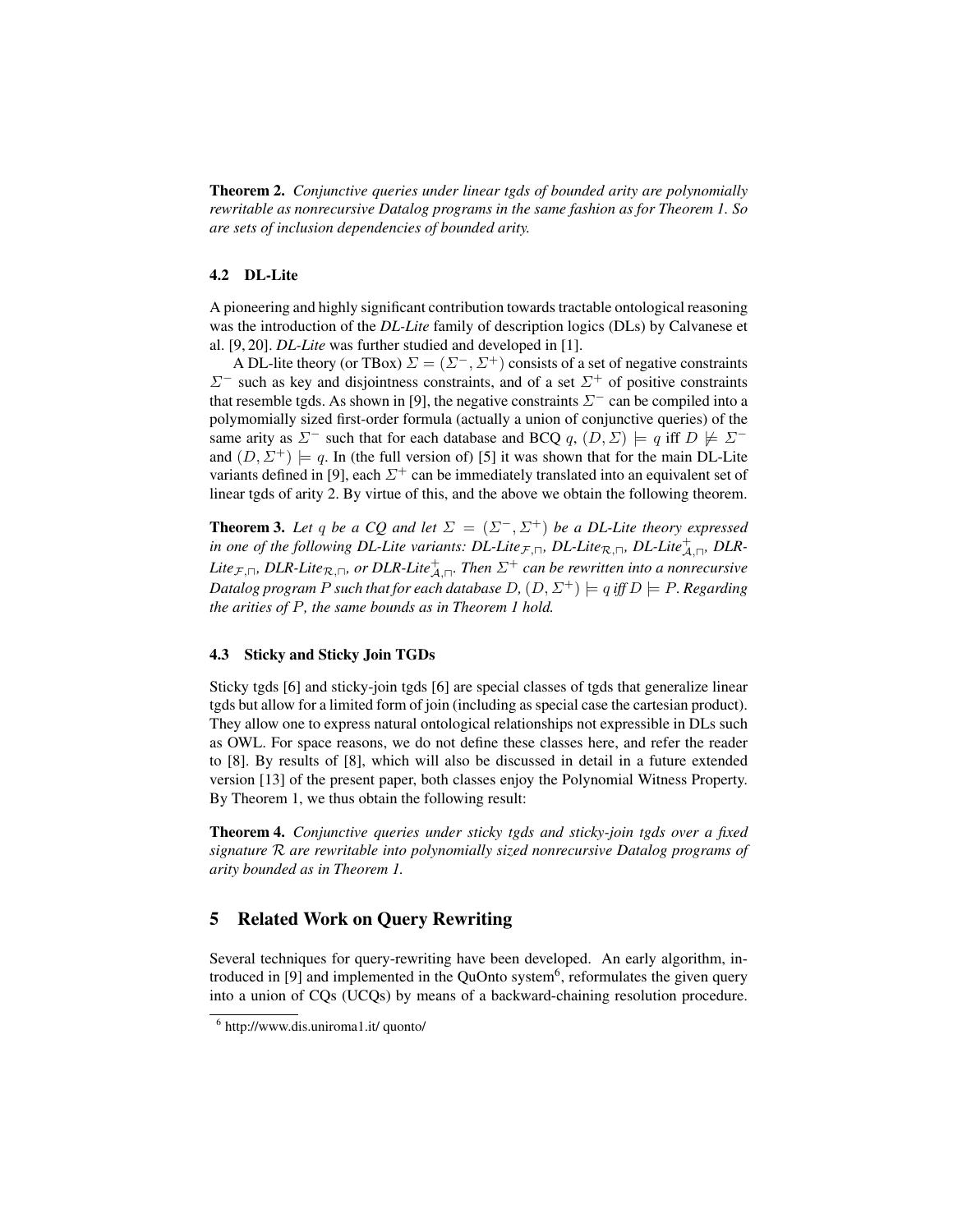The size of the computed rewriting increases exponentially w.r.t. the number of atoms in the given query. This is mainly due to the fact that unifications are derived in a "blind" way from every unifiable pair of atoms, even if the generated rule is superfluous. An alternative resolution-based rewriting technique was proposed by Peréz-Urbina et al. [19], implemented in the Requiem system<sup>7</sup>, that produces a UCQs as a rewriting which is, in general, smaller (but still exponential in the number of atoms of the query) than the one computed by QuOnto. This is achieved by avoiding the useless unifications, and thus the redundant rules obtained due to these unifications. This algorithm works also for more expressive non-first-order rewritable DLs. In this case, the computed rewriting is a (recursive) Datalog query. Following a more general approach, Calì et al. [3] proposed a backward-chaining rewriting algorithm for the first-order rewritable Datalog $\pm$  languages mentioned above. However, this algorithm is inspired by the original QuOnto algorithm, and inherits all its drawbacks. In [12], a rewriting technique for linear Datalog $\pm$  into unions of conjunctive queries is proposed. This algorithm is an improved version of the one already presented in [3]. However, the size of the rewriting is still exponential in the number of query atoms.

Of more interest to the present work are rewritings into nonrecursive Datalog. In [15, 16] a polynomial-size rewriting into nonrecursive Datalog is given for the description logics DL-Lite $_{horn}^{\mathcal{F}}$  and DL-Lite $_{horn}^{\mathcal{N}}$ . For DL-Lite $_{horn}^{\mathcal{N}}$ , a DL with counting, a polynomial rewriting involving aggregate functions is proposed. It is, moreover, shown in (the full version of) [15] that for the description logic DL-Lite  $\tau$  a polynomial-size pure first-order query rewriting is possible. Note that neither of these logics allows for role inclusion, while our approach covers description logics with role inclusion axioms. Other results in [15, 16] are about *combined rewritings* where both the query and the database  $D$  have to be rewritten. A recent very interesting paper discussing polynomial size rewritings is [22]. Among other results, [22] provides complexity-theoretic arguments indicating that without the use of special constants (e.g, 0 and 1, or the numerical domain), a polynomial rewriting such as ours may not be possible. Rosati et al. [21] recently proposed a very sophisticated rewriting technique into nonrecursive Datalog, implemented in the Presto system. This algorithm produces a non-recursive Datalog program as a rewriting, instead of a UCQs. This allows the "hiding" of the exponential blow-up inside the rules instead of generating explicitly the disjunctive normal form. The size of the final rewriting is, however, exponential in the number of non-eliminable existential join variables of the given query; such variables are a subset of the join variables of the query, and are typically less than the number of atoms in the query. Thus, the size of the rewriting is exponential in the query size in the worst case. Relevant further optimizations of this method are given in [18].

Acknowledgment G. Gottlob's Work was funded by the EPSRC Grant EP/H051511/1 ExODA: Integrating Description Logics and Database Technologies for Expressive Ontology-Based Data Access. We thank the anonymous referees, as well as Roman Kontchakov, Carsten Lutz, and Michael Zakharyaschev for useful comments on an earlier version of this paper.

<sup>7</sup> http://www.comlab.ox.ac.uk/projects/requiem/home.html